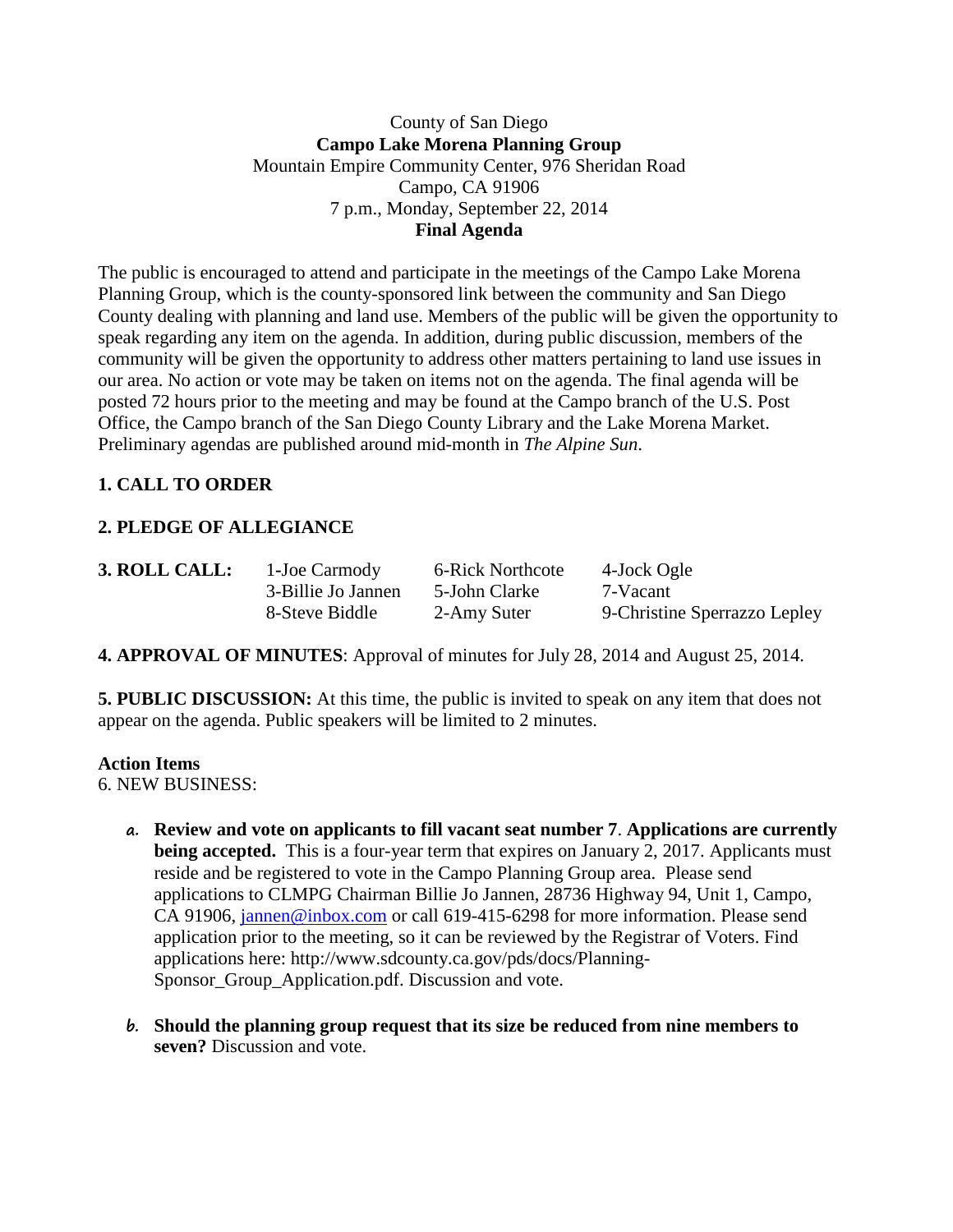#### **7. OLD BUSINESS:**

- **a. Standing Subcommittee reports:**
	- **1. Groundwater, John Clarke**.
	- **2. Sewer and Septic, Joe Carmody**
	- **3. Community Economic Impacts, Steven Biddle**
	- **4. Traffic and Public Safety, Jock Ogle**

**b. Camp Lockett Committee Report:** Larry Johnson, chairman, on progress toward a community-based plan to promote and develop park and visitor facilities on the Camp Lockett footprint.

**c. Bob Shea will report the latest on low-flying military helicopters**: Vargas aide Jason Moore visited Bob's ranch.

# **8. CORRESPONDENCE AND ANNOUNCEMENTS**

- **a. The Star Ranch vesting and landscape architecture maps** will be available for public perusal at all of our meetings. The map package consists of 23 pages of fullsized maps. The environmental impact statement is expected to be released in late summer, according to the county planner on the project.
- **b. Traffic Advisory Committee preliminary agenda for Sept. 12**: No items pertaining to our planning area. (forwarded to group).
- **c. Notice of two hazardous and controlled waste recycling events to be held in Campo on Saturday, October 18**: A tire recycling event will be held at 976 Sheridan Road (Mountain Empire Community Center) from 9 a.m. to 2 p.m. A hazardous waste collection will be held at 970 Forrest Gate Road (county road station), also from 9 a.m. to 2 p.m. (forwarded to group).
- d. **Notice of the upcoming chairmen's meeting, 9 to 11 a.m. at the county operations center**: They are calling it the "biannual" meeting. Agenda to follow in future. (forwarded to group)
- **e. Letter and news article from Bob Shea**: He will report on the contents at this meeting. (hard copies -- will bring to meeting)
- **f. Public review materials for Freedom Ranch.** Please read carefully and be prepared to see this item on next month's agenda. At that time, the county planner will present the project and answer any questions we have before making a recommendation on the project as a whole. (forwarded to group)

# **9. EXPENSES**

**a. Please report any valid expenses for group approval.**